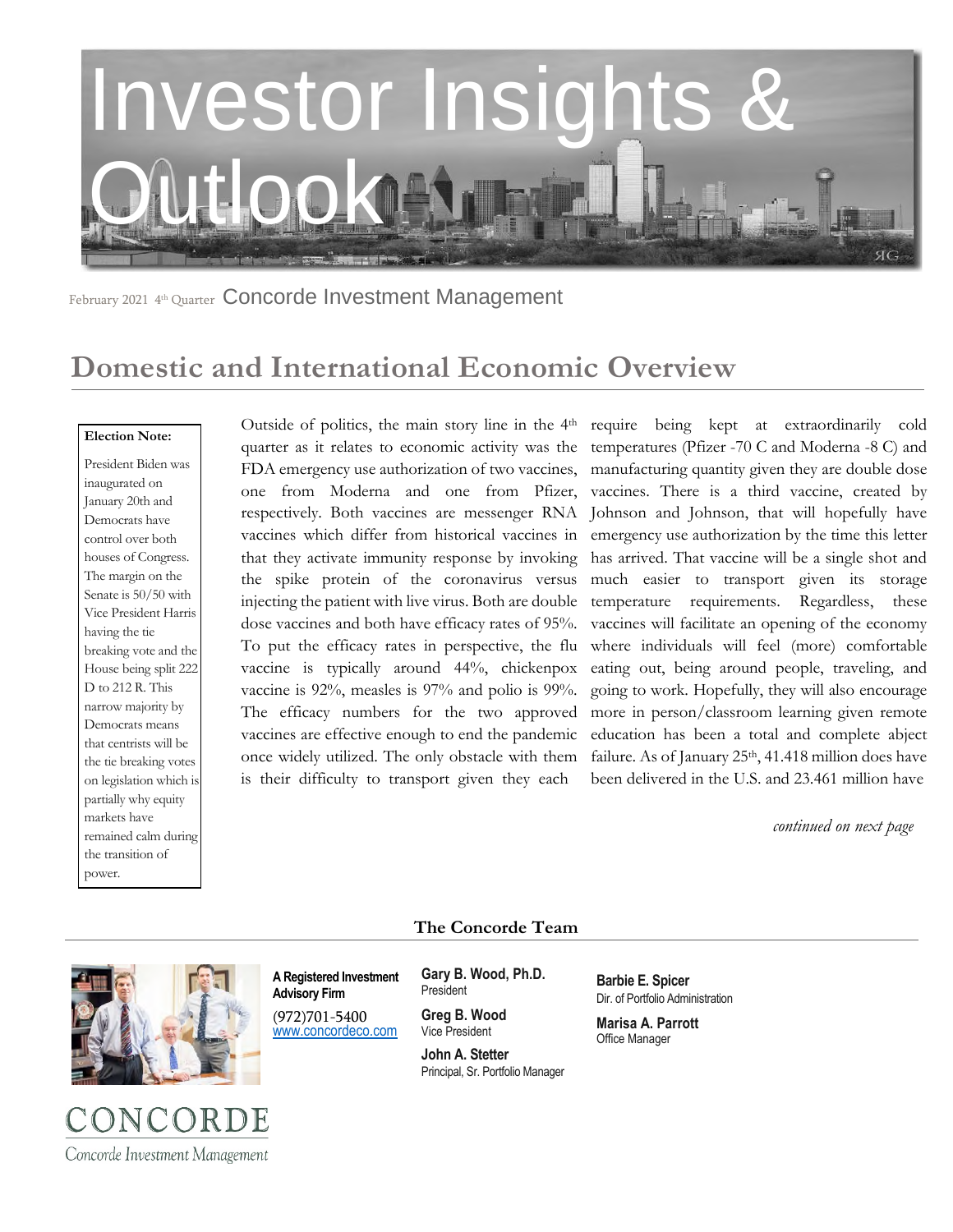# **Domestic and International Economic Overview (continued)**

been administered. The rate of administered doses is increasing with over 1.25 million shots per day on average over the last 7 days. We suspect that the issues around vaccine distribution and administration will improve as time passes, not unlike the testing issues that were ubiquitous at the beginning of the pandemic. Outside of the U.S., 44.692 million doses have been administered.

In our last quarterly letter we discussed some of the 'high-frequency economic activity' index. What we wrote in October: "seated dinners are down 43%, air travel is down 70%, hotel occupancy is down 32%, credit card transactions are down 4%, and mortgage applications are up 22%"

There has not been much of a change in the data during the last quarter. From the pre-pandemic activity, seated dinners are down 64%, air travel is down 56%, hotel occupancy is down 33%, credit card transactions are down 9%, and mortgage applications are up 26%. The U.S. continues to make progress on getting individuals vaccinated and our expectation is a robust recovery beginning in Q2 and increasing throughout the balance of the year. That said, the pandemic is not over, in spite of all of the optimism about the near future, and there is always a possibility of surprise given the actual limited longitudinal understanding of this virus.

### **Fixed Income**

Broadly speaking, fixed income markets continued to recover from the shock that hit all markets last February and March. Recovery in fixed income securities generally means higher overall bond yields (not good for total returns) and narrowing of spreads to Treasury rates for credits outside of Treasuries (good for performance). Therefore, since the bottoming of yields in Treasuries in August, returns on asset classes such as mortgages, corporates, and municipals have been good and better than comparable Treasuries. The yield spreads on corporate issues is actually lower than at the beginning of 2020 despite the large widening as the pandemic uncertainty appeared in Q1 2020, reflecting a large rebound in investor confidence that the nascent recovery will continue into 2021. With these current market valuations, no real bargains are apparent although some pockets of

value are available. Within the fixed universe we see attractive purchases to be found in agency and non-agency mortgage-backed securities, select lower investment grade corporates, shortterm revenue-based municipals, and some institutional floating rate preferred stocks. With regard to Treasury investing, we believe the increase in yields, for example in the ten-year maturity that has risen from around 0.50% last summer to 1.07% at this writing, could move modestly higher during 2021 if the recovery continues but will be range bound and limited by risk asset (read primarily stocks) reaction if yields begin moving higher too quickly. In conclusion, investors should keep maturities of government bonds short and be very selective with short to medium term maturities of other bond asset classes.